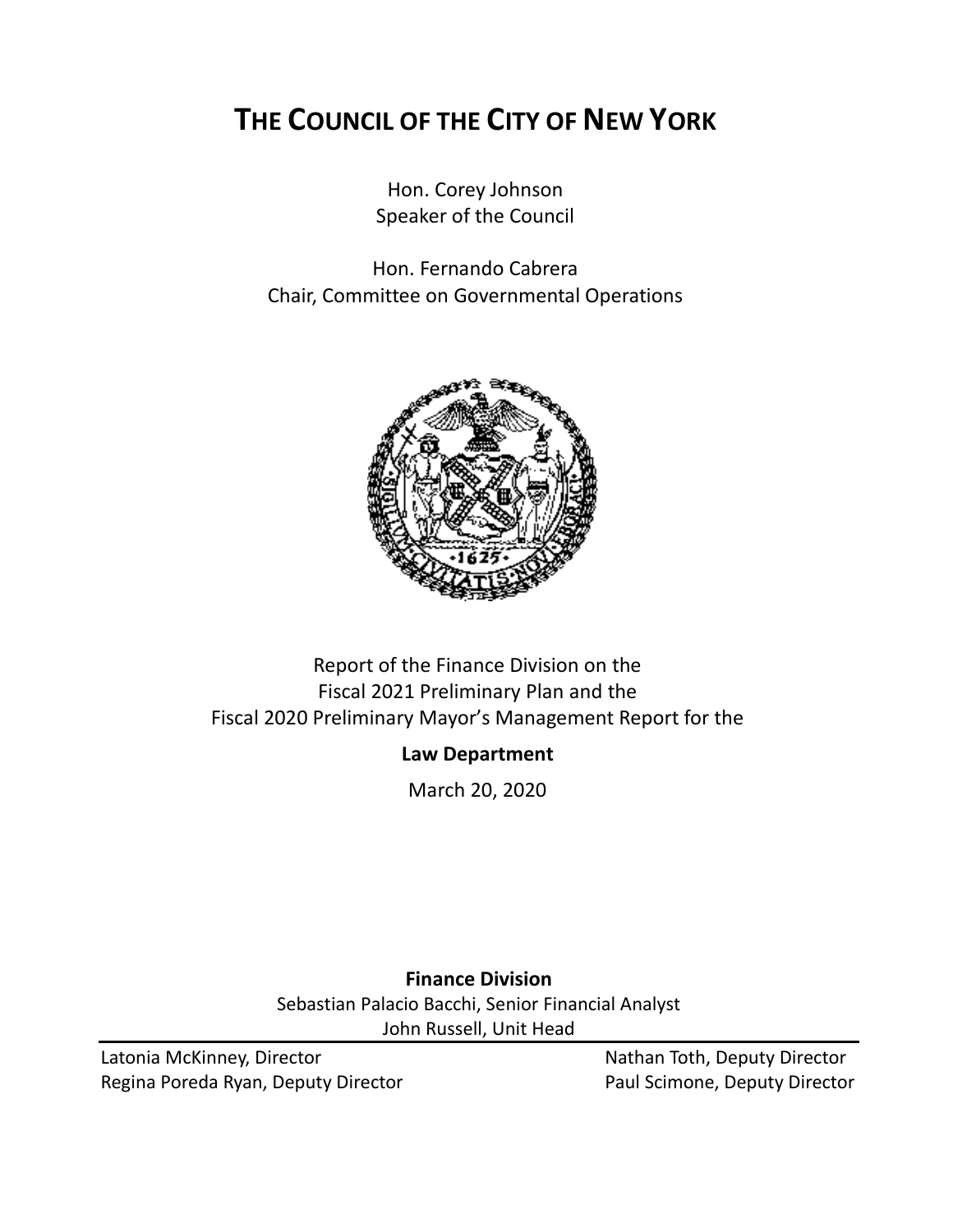### **Table of Contents**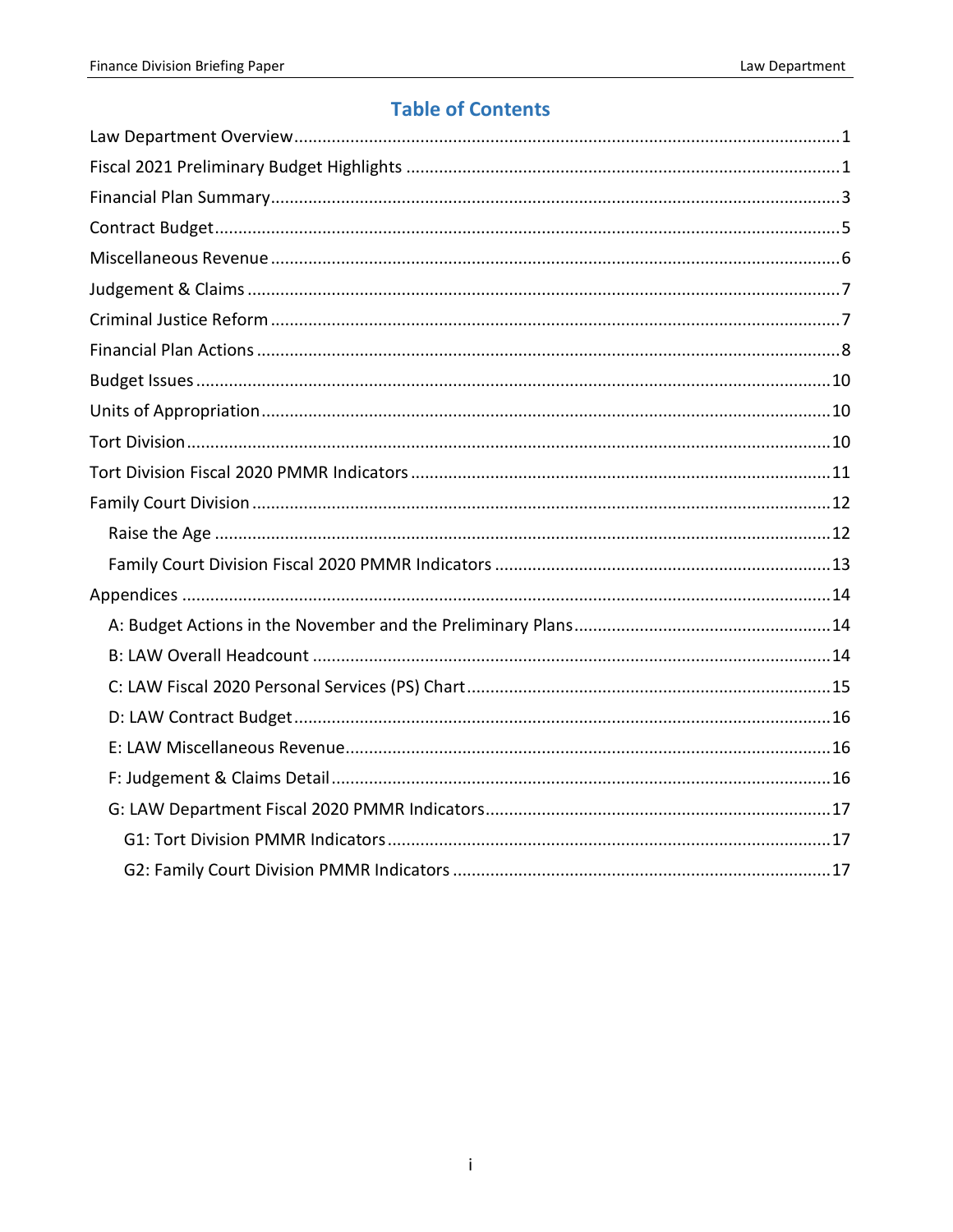#### <span id="page-2-0"></span>**Law Department Overview**

The Law Department (LAW or the Department) is responsible for the legal affairs of the City. The Department currently has a headcount of 1,914 employees across 16 legal divisions and four support divisions.

#### **LAW's activities include:**

- Represents the City, Mayor, other elected officials and other City agencies in all affirmative and defensive civil litigation;
- Represents the same entities in juvenile delinquency prosecutions brought in Family Court and Administrative Code enforcement proceedings; and
- Drafts and reviews local and State legislation, real estate leases, procurement contracts, and financial instruments for the sale of municipal bonds.

### <span id="page-2-1"></span>**Fiscal 2021 Preliminary Budget Highlights**

The Law Department's Fiscal 2021 Preliminary Budget totals \$252.6 million, including \$180.1 million in Personal Services (PS) funding to support 1,914 full-time positions. Approximately \$244 million, or 97 percent of the Department's budget is funded through City tax-levy sources, with Capital Inter-Fund Agreement (IFA) funding and Intra-City funding representing the majority of the remaining funding. The Law Department's operations are carried out by 16 legal divisions and four support units. However, the Department's budget is only broken out into two Units of Appropriation (U/As), which include one for Personal Services and Other than Personal Services (OTPS).<sup>[1](#page-2-2)</sup>





Figure 1 highlights the Law Department's actual expenditures in Fiscal 2018 and Fiscal 2019, its Fiscal 2020 Adopted Budget, its Fiscal 2020 Budget as of the Fiscal 2021 Preliminary Plan, and its Fiscal 2021 Preliminary Budget. Actual expenditures grew between Fiscal 2018 and Fiscal 2019 as the Department added funding in its Fiscal 2019 budget for case specific needs, for cases including Vulcan Society vs. NYC, Nunez vs. NYC, Gulino vs. Board of Education, Floyd vs. NYC, among others. This increase was also brought about by increases in funding that would cover monitoring and management consultant

<span id="page-2-2"></span><sup>&</sup>lt;sup>1</sup> Units of Appropriation are the subdivisions of the City Expense Budget that the City Council votes upon.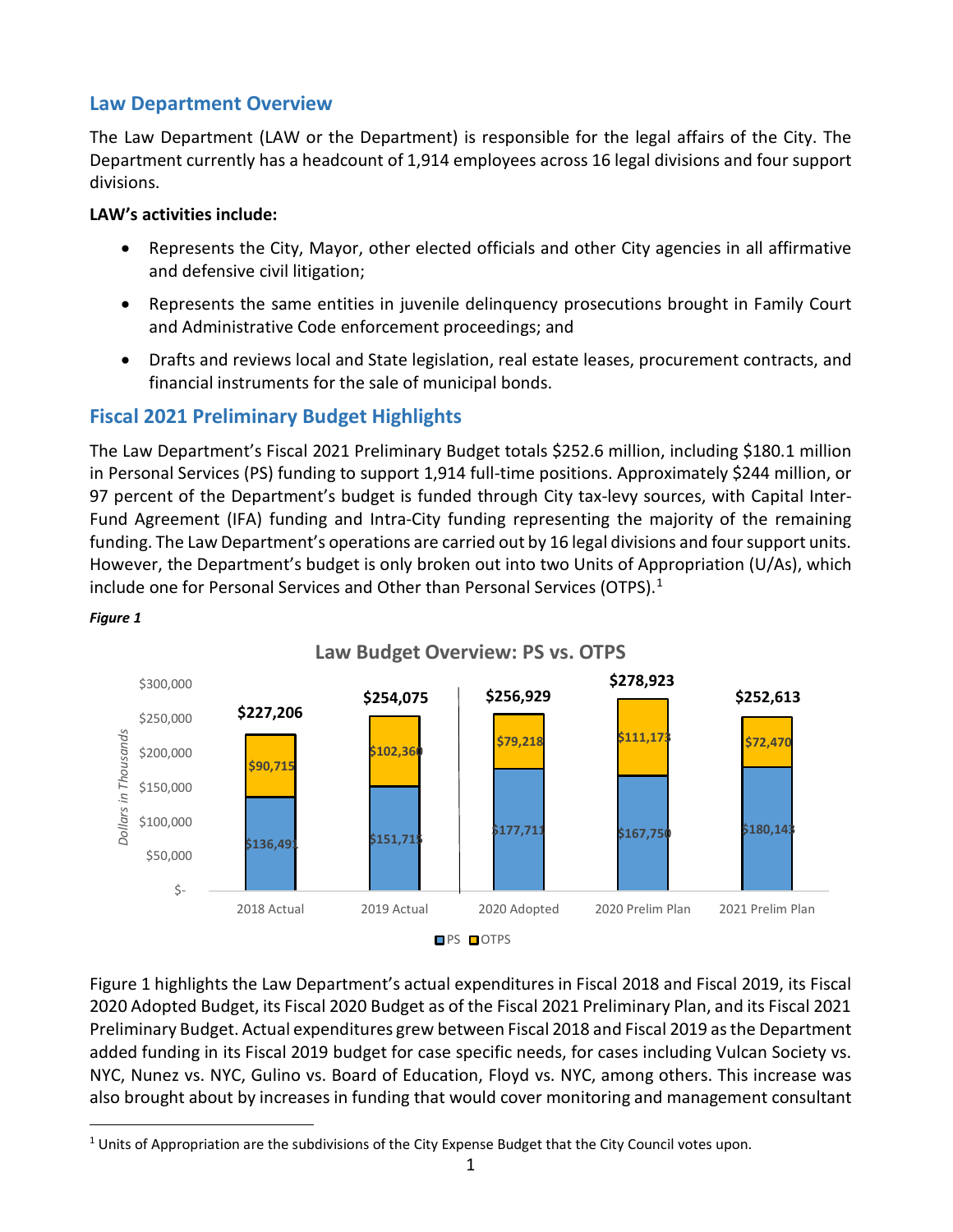costs related to the review of New York City Housing Authority (NYCHA) operations, and to engage in a non-conflict-of-interest law firm to investigate compliance with the whistleblower law.

#### **Highlights of LAW's Fiscal 2021 Preliminary Budget**

- **New Needs.** Since Adoption of the Fiscal 2020 Adopted Budget, the Law Department has identified \$22.6 million in new needs for Fiscal 2020, and baselined \$1.7 million beginning in Fiscal 2021. New needs includes \$16.3 million allocated in Fiscal 2020 for case specific needs, and \$1.2 million baselined beginning in Fiscal 2021 for to enhance the continued delivery of contractual services by outside collection firms.
- **Citywide Savings Program.** Since the November 2019 Plan, the Law Department has identified savings of \$15.9 million in Fiscal 2020 and \$84,000 for Fiscal 2021, the majority of which is from the generation of additional affirmative litigation revenue.
- **Miscellaneous Revenue.** The Financial Plan projects that the Law Department will generate Miscellaneous Revenue of \$30.3 million in Fiscal 2020 and \$21.3 million in Fiscal 2021. Revenue from Affirmative Litigation makes up 62.7 percent of the Law Department's Miscellaneous Revenue streams in Fiscal 2020 and 47 percent in Fiscal 2021.
- **Contract Budget.** The Law Department's Fiscal 2021 Contract Budget totals \$31.1 million for 429 contracts, accounting for 42.8 percent of the Department's OTPS budget for Fiscal 2021.
- **Judgement & Claims.** The Judgement and Claims Budget totals \$727.1 million for Fiscal 2021. Over the past five years, Judgement and Claims spending has averaged \$717.2 million annually.
- **Preliminary Mayor's Management Report (PMMR) Highlights.** Notable performance metrics reported by the Law Department in the Fiscal 2020 PMMR include the following.
	- $\checkmark$  Total cases commenced against the City increased from 8,219 in Fiscal 2018 to 8,598 in Fiscal 2019. During the first four months of Fiscal 2020, cases commenced in State Court increased by one percent, while cases pending in State Court increased nearly five percent, adversely impacted the Department's ability to devote resources to affirmative motion practices.
	- $\checkmark$  The Law Department's win rate on affirmative motions increased one percent, from 71 percent in Fiscal 2018 to 72 percent in Fiscal 2019, which is relatively low compared to the Department's win rate in Fiscal 2017 of 76 percent.
	- $\checkmark$  The percentage of juveniles successfully referred to a diversion program with no new delinquency referral within one year was 86 percent in Fiscal 2019 (same as the previous fiscal year), which is in line with previous fiscal years.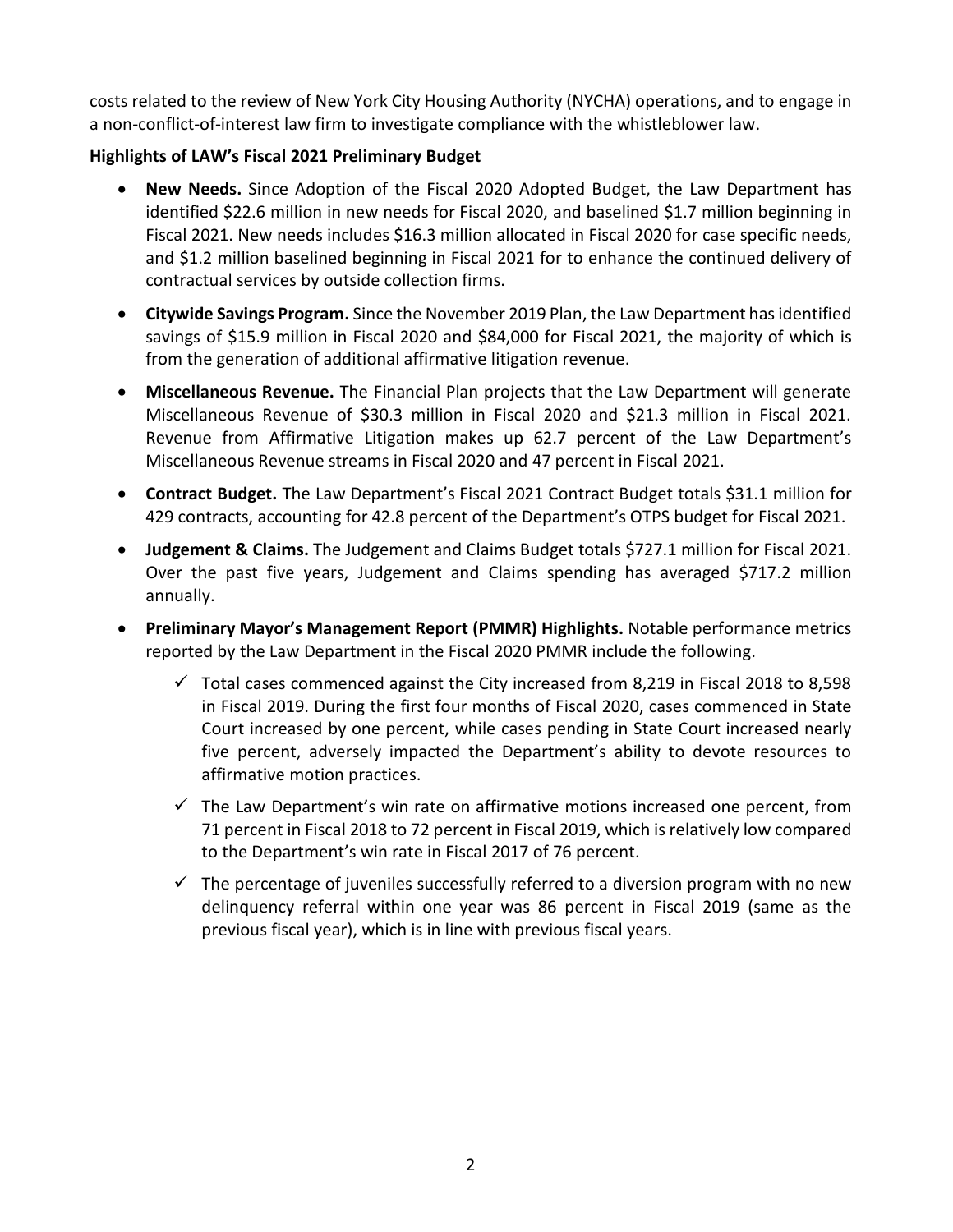### <span id="page-4-0"></span>**Financial Plan Summary**

#### *Table1*

| <b>LAW Financial Summary</b>          |             |               |             |                         |           |             |
|---------------------------------------|-------------|---------------|-------------|-------------------------|-----------|-------------|
|                                       | <b>FY18</b> | <b>FY19</b>   | <b>FY20</b> | <b>Preliminary Plan</b> |           | *Difference |
| <b>Dollars in Thousands</b>           | Actual      | <b>Actual</b> | Adopted     | 2020                    | 2021      | 2020-2021   |
| <b>Personal Services</b>              |             |               |             |                         |           |             |
| <b>Additional Gross Pay</b>           | \$1,911     | \$2,427       | \$282       | \$3,203                 | \$2,272   | \$1,990     |
| <b>Full-Time Salaried - Civilian</b>  | 120,357     | 141,080       | 174,130     | 156,267                 | 169,798   | (4, 332)    |
| Unsalaried & Other Salaried           | 5,291       | 5,850         | 3,298       | 5,940                   | 5,942     | 2,644       |
| Overtime & P.S. Other                 | 1,184       | 2,358         | 0           | 2,340                   | 2,131     | 2,131       |
| <b>SUBTOTAL</b>                       | \$136,491   | \$151,715     | \$177,710   | \$167,750               | \$180,143 | \$2,433     |
| <b>Other Than Personal Services</b>   |             |               |             |                         |           |             |
| <b>Contractual Services</b>           | \$60,510    | \$63,152      | \$35,866    | \$67,951                | \$31,061  | ( \$4,805)  |
| Fixed & Misc. Charges                 | 54          | 31            | 18          | 88                      | 18        |             |
| Other Services & Charges              | 26,531      | 34,970        | 41,100      | 39,139                  | 39,157    | (1,943)     |
| Property & Equipment                  | 2,427       | 2,739         | 984         | 2,393                   | 984       | 0           |
| <b>Supplies &amp; Materials</b>       | 1,193       | 1,468         | 1,251       | 1,602                   | 1,250     | (1)         |
| <b>SUBTOTAL</b>                       | \$90,715    | \$102,360     | \$79,219    | \$111,173               | \$72,470  | ( \$6,749)  |
| <b>TOTAL</b>                          | \$227,206   | \$254,075     | \$256,929   | \$278,923               | \$252,613 | (54, 316)   |
| <b>Funding</b>                        |             |               |             |                         |           |             |
| City Funds                            |             |               | \$248,561   | \$267,534               | \$244,017 | ( \$4,544)  |
| <b>Other Categorical</b>              |             |               | 417         | 617                     | 417       | 0           |
| Capital-IFA                           |             |               | 4.017       | 4,017                   | 4,059     | 42          |
| Federal - Community Development       |             |               | 145         | 145                     | 147       | 2           |
| Intra-City                            |             |               | 3,789       | 6,610                   | 3,973     | 184         |
| <b>TOTAL</b>                          | \$227,206   | \$254,075     | \$256,929   | \$278,923               | \$252,613 | ( \$4,316)  |
| <b>Budgeted Headcount</b>             |             |               |             |                         |           |             |
| <b>Full-Time Positions - Civilian</b> | 1,581       | 1,714         | 1,906       | 1,916                   | 1,914     | 8           |

*\*The difference of Fiscal 2020 Adopted Budget compared to Fiscal 2021 Preliminary Budget.*

The Law Department's Fiscal 2021 Preliminary Budget is \$4.3 million less than its Fiscal 2020 Adopted Budget of \$256.9 million, primarily due to a decrease in the Contract Budget for Professional Development contracts. Estimates for contract expenditures are reviewed and adjusted on a rolling basis, as the Department's caseload changes from year to year. Contracts represent 42.8 percent of the Law Department's planned spending in Fiscal 2021. The majority of the Law Department's contracts are intended to provide legal and other support for the Department's litigation in areas in which its permanent staff has insufficient expertise.

Since Adoption of the Fiscal 2020 Budget, the Law Department has identified \$22.6 million in new needs for Fiscal 2020, and baselined \$1.7 million beginning in Fiscal 2021. Of the \$22.6 million added in Fiscal 2020, \$16.3 million was allocated for case specific needs, which include cases such as NYC vs. Gulino, NYC vs. Vulcan, and NYC vs. Hydro Project. This funding also includes \$9 million for costs associated with the New York City Housing Authority Monitor (NYCHA). The Law Department has baselined new needs funding of \$1.2 million beginning in Fiscal 2020 to enhance the continued delivery of contractual services by outside collection firms (i.e. Leopold Gross, Linebarger, and Wilson Elser), which are retained to make collections for penalties, fines, and fees on behalf of numerous City agencies, including the Department of Social Services (DSS), the Environmental Control Board (ECB), the Department of Small Business Services (SBS), amongst others. The Law Department has added \$4.7 million in new needs for Fiscal 2020 for the Gowanus Canal Remediation Trust, which will be used to address the design work of environmental consultants to participate in the clean-up of the Gowanus Canal. Lastly, in the November 2019 Plan, the Law Department adds \$328,438 in Fiscal 2020 and baselines \$487,488 beginning in Fiscal 2021, and baselines eight positions, for funding and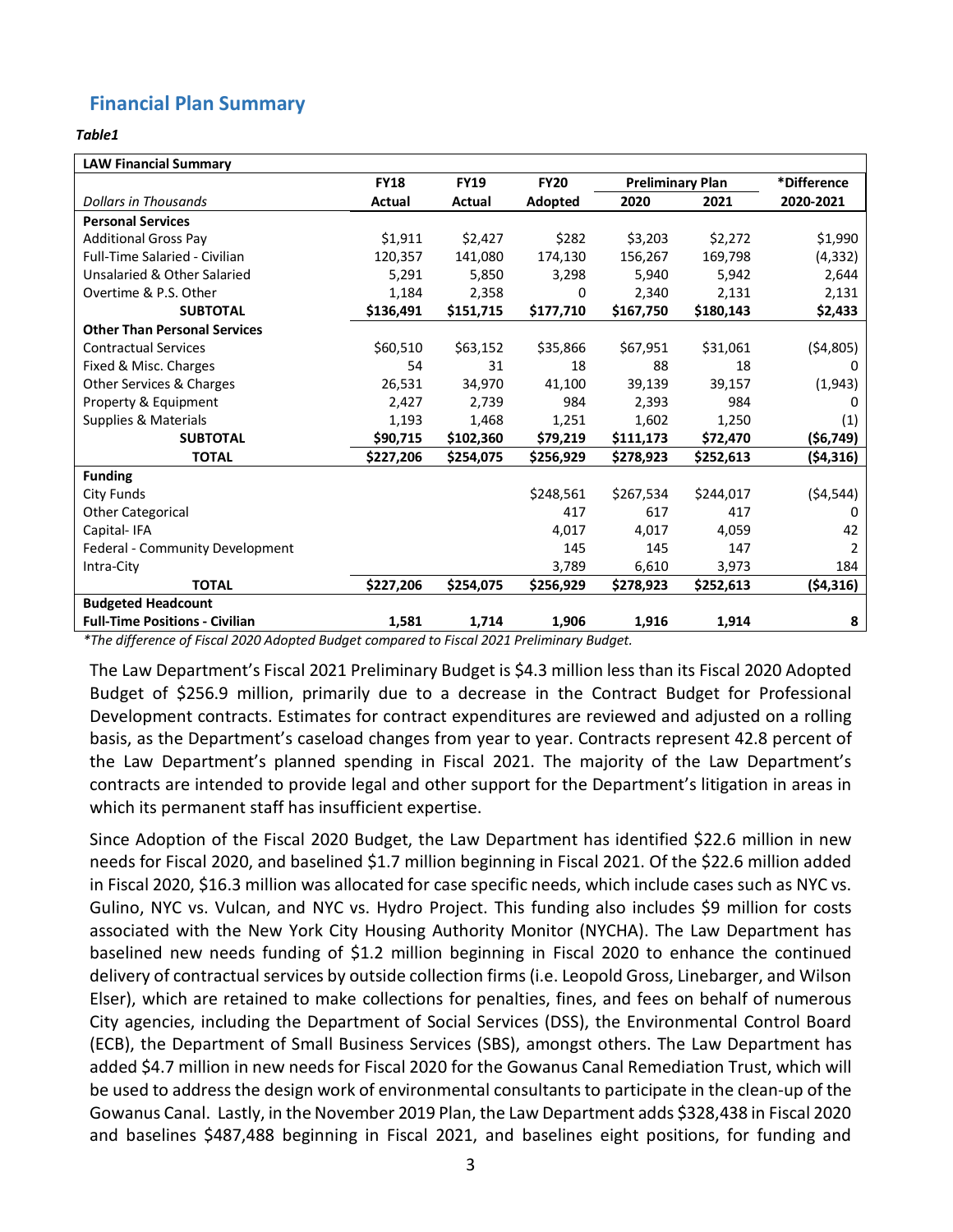headcount associated with the NY State's Criminal Justice Reform Act (CJRA) implementation, associated with the "Discovery" reform. Furthermore, the Law Department has added \$41,000 in Fiscal 2020 and baselines \$58,000 beginning in Fiscal 2021 for costs associated with collective bargaining adjustments within the Department, specifically with Local 237. Since Adoption of the Fiscal 2020 Budget, the Law Department has identified \$15.9 million in savings for Fiscal 2020 and \$84,000 in Fiscal 2021, the majority of which comes from the generational of additional revenue from affirmative litigation from one-time settlement payments with the National Union Fire Insurance, a cigarette settlement, and a settlement with the Roman Catholic Archdiocese.

#### **Headcount**

*Figure 2*



Law Department Headcount since Fiscal 2014

In the Fiscal 2021 Preliminary Plan, the Law Department's Fiscal 2021 PS Budget provides for \$180.1 million to support a headcount of 1,914 full-time positions and 111 full-time equivalent positions. As of October 2019, the Department was operating with a full-time vacancy rate of 6.7 percent, equivalent to 128 vacant positions. Of these total, 119 full-time positions are City-funded vacancies.

The Law Department's budgeted headcount has risen in recent years, as the Department has made efforts to reduce its reliance on outside counsel by hiring additional in-house lawyers. The Department has in recent years greatly expanded the number of staff in its Tort Division in an effort to better defend the City against lawsuits. Most notably, the Family Court Division expanded dramatically in Fiscal 2019, with \$32 million allocated for 254 positions to implement the first phase of Raise the Age. Please refer to Appendix B for more details regarding the Law Department's headcount.

The Law Department's Expense Budget is categorized into two Units of Appropriation (U/As), the units by which the City Council approves agency funding. The Department's headcount and Personal Services funding are spread across several divisions. For additional information regarding the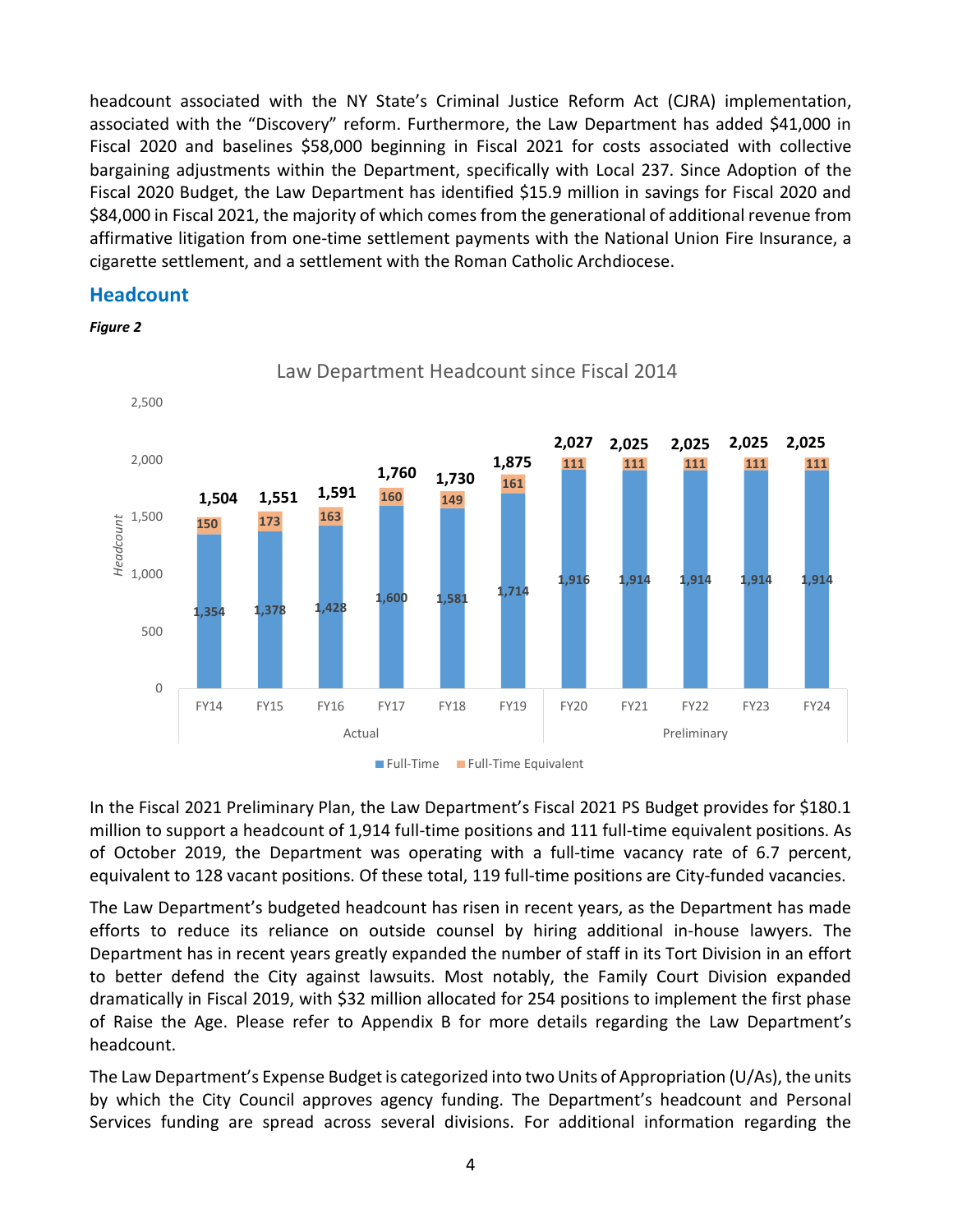headcount and Personal Services funding across the Law Department's divisions in Fiscal 2020, please refer to Appendix C. Please refer to the *"Tort Division"* and *"Family Court Division"* sections of this report for more information regarding these divisions.

#### <span id="page-6-0"></span>**Contract Budget**

The New York City Charter mandates the preparation of a Contract Budget to identify expenditures for contractual services, which are defined as any technical, consultant or personnel service provided to the City by means of a contract. The Contract Budget is a subset of the OTPS portion of the City's Expense Budget. The Administration prepares a Contract Budget twice each fiscal year. The Fiscal 2021 Preliminary Contract Budget totals \$16.9 billion for procurement expenditures across all agencies.



#### *Figure 3*

The Law Department's Fiscal 2021 Contract Budget totals \$31.1 million for 429 contracts, accounting for 42.8 percent of the Department's OTPS Budget. The Fiscal 2021 Preliminary Contract Budget is \$4.8 million less than its Fiscal 2020 Adopted Contract Budget of \$35.9 million, primarily brought about by underdeveloped contract budgeting for Other Professional Services, funding for which is increased over the course of the fiscal year as needs are identified. Legal and Other Professional Services comprise the largest shares of the Law Department's Fiscal 2021 Contract Budget, which collectively equal to \$22.5 million, or 72.6 percent of the Law Department's Contract Budget. These contracts primarily represent the hiring of outside legal counsel and other consultants to aid the Law Department in affirmative and defensive litigation and other legal action and consultation on behalf of the City. Temporary Services contracts, which account for \$5.1 million, or 16.4 percent of the Law Department's Fiscal 2021 Preliminary Contract Budget, includes payments, fees and commissions for administrative and clerical support, court reporting and transcribing and other outside temporary services. For additional information regarding the Law Department's Fiscal 2021 Preliminary Contract Budget, please refer to Appendix D.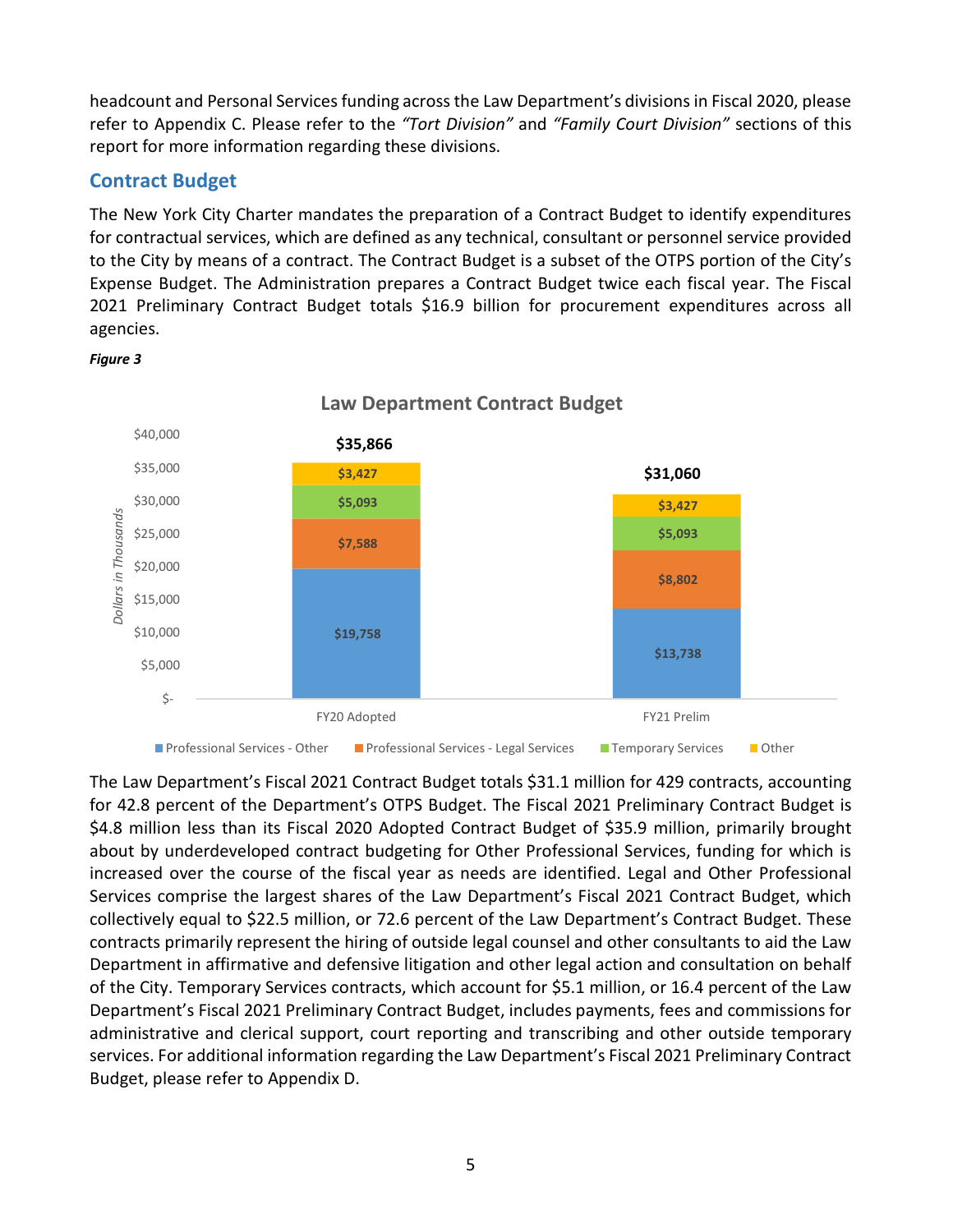#### <span id="page-7-0"></span>**Miscellaneous Revenue**

The Law Department generates miscellaneous revenue from fines from violations to the City's administrative code, revenues for the sale of de-mapped small non-functional City roads, affirmative judgements and settlements in cases brought by the City, fees for OTPS costs associated with Freedom of Information Law (FOIL) requests, and reimbursements for worker compensation payouts. The Affirmative Litigation Division oversees the activities of the Department's collection contract. Attorneys in this Division represent the City as plaintiff on a wide range of issues, including restitution, breach of contract, and insurance.



*Figure 4*

The Preliminary Plan projects that the Law Department will generate miscellaneous revenue of \$21.3 million in Fiscal 2021. The vast majority of this revenue, 95.3 percent of the total, is projected to be generated through affirmative litigation, collection agency claims and reimbursements for worker compensation payouts. Major annual swings in the Law Department's generation of miscellaneous revenue are primarily driven by affirmative litigation. Since Adoption of the Fiscal 2020 Budget, the Law Department has generated \$9 million in additional revenue through affirmative litigation from one-time settlements with the National Union Fire Insurance Company, a cigarette settlement, a settlement with the Roman Catholic Archdiocese, and a settlement with the Brooklyn Warehouse 180 LLC and MICA Gabe Brooklyn LLC.<sup>[2](#page-7-1)</sup> Additionally, in Fiscal 2019, the Law Department generated miscellaneous revenue of \$35.9 million through affirmative litigation, with cases associated with a one-time Federal Express (FedEx) cigarette settlement payment, among others. For additional information regarding the Law Department's miscellaneous revenue streams, please refer to Appendix E.

<span id="page-7-1"></span> $2$  This case involved an investigation into defendants' alleged failure to pay prevailing wages and supplemental benefits to building service employees.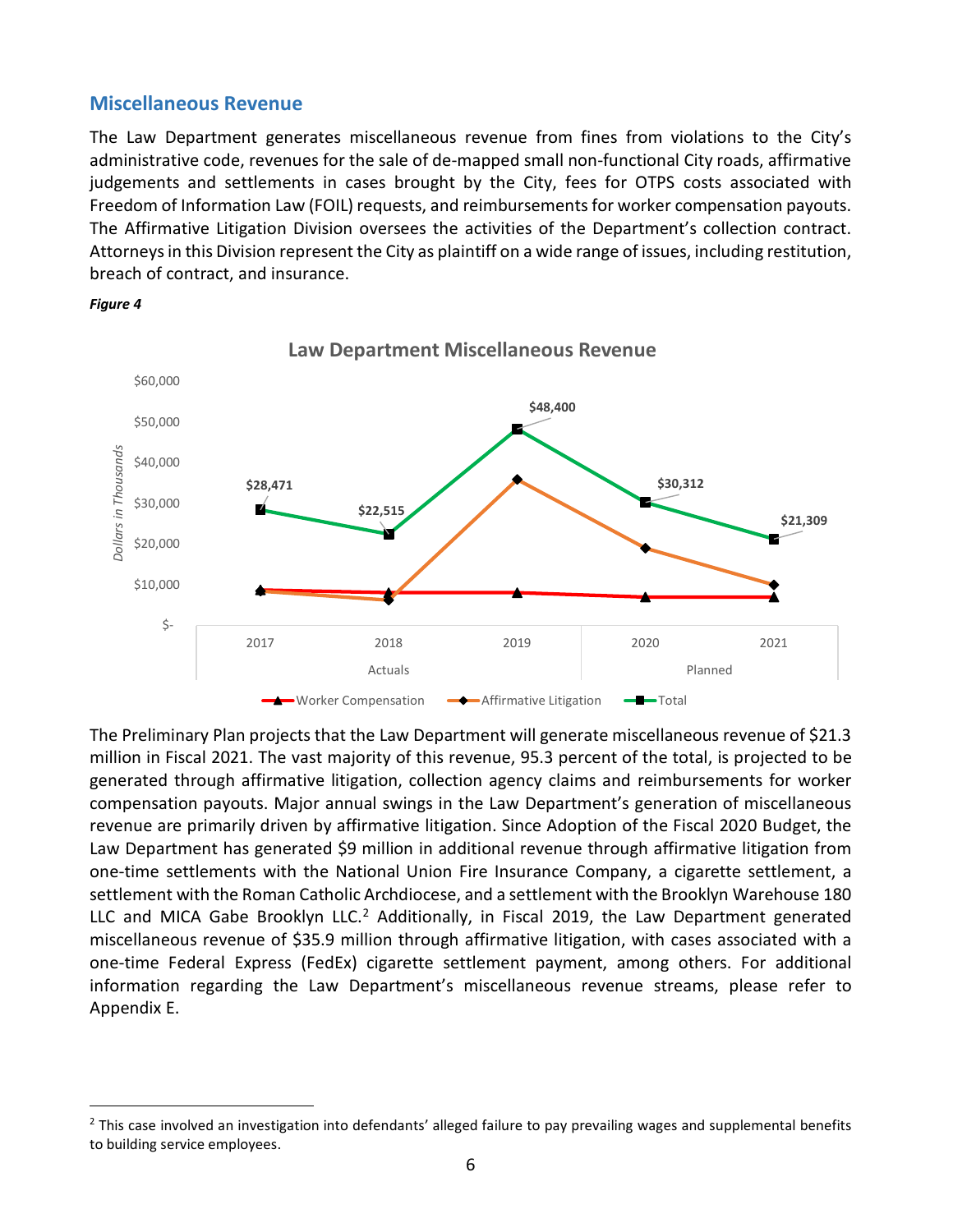### <span id="page-8-0"></span>**Judgement & Claims**

The City's Judgment & Claims (J&C) Budget is a fund used to pay settlements resulting from judgements against the City. J&C payments include medical malpractice suits, contract suits, police suits, among other judgments.

While the Judgement & Claims Budget is part of the City's Miscellaneous Budget, and is not included in the Law Department's Budget, the Law Department's Tort Division defends the City against most J&C suits. The Law Department does not defend medical malpractice suits against the City, as Health and Hospitals (H+H) manages their own separate legal department. The Judgement & Claims Budget totals \$727.1 million for Fiscal 2021. Over the past five years, J&C actual spending has averaged \$717.2 million annually.

Payments for Judgement & Claims vary from year to year due to settlements for major cases. For example, J&C payments increased in Fiscal 2014 in large part due to the settlement of the Central Park Five case and the FDNY exam bias case. However, J&C expenditures have been larger in recent years due to the establishment of Conviction Integrity Units in New York City's District Attorney Offices. These units, which are tasked to reopen old cases in which an injustice may have occurred, have let to settlements that are often substantial in their payments. The Law Department has added additional resources to its Tort Division in recent years to help limit the growth of J&C expenses. For additional information regarding Judgement & Claims payments by agency, please refer to Appendix F.



**Judgement & Claims - Actuals and Budgeted**

### <span id="page-8-1"></span>**Criminal Justice Reform**

*Figure 5*

The State passed two major components of criminal justice reform this past spring, which include Discovery Reform and Bail Reform, which will each take effect in January 2020. Below is an explanation of each.

**1) Discovery Reform.** Discovery Reform will accelerate the discovery timeline, requiring the prosecution to disclose all relevant evidence, automatically, within 15 days of arraignment for every case; and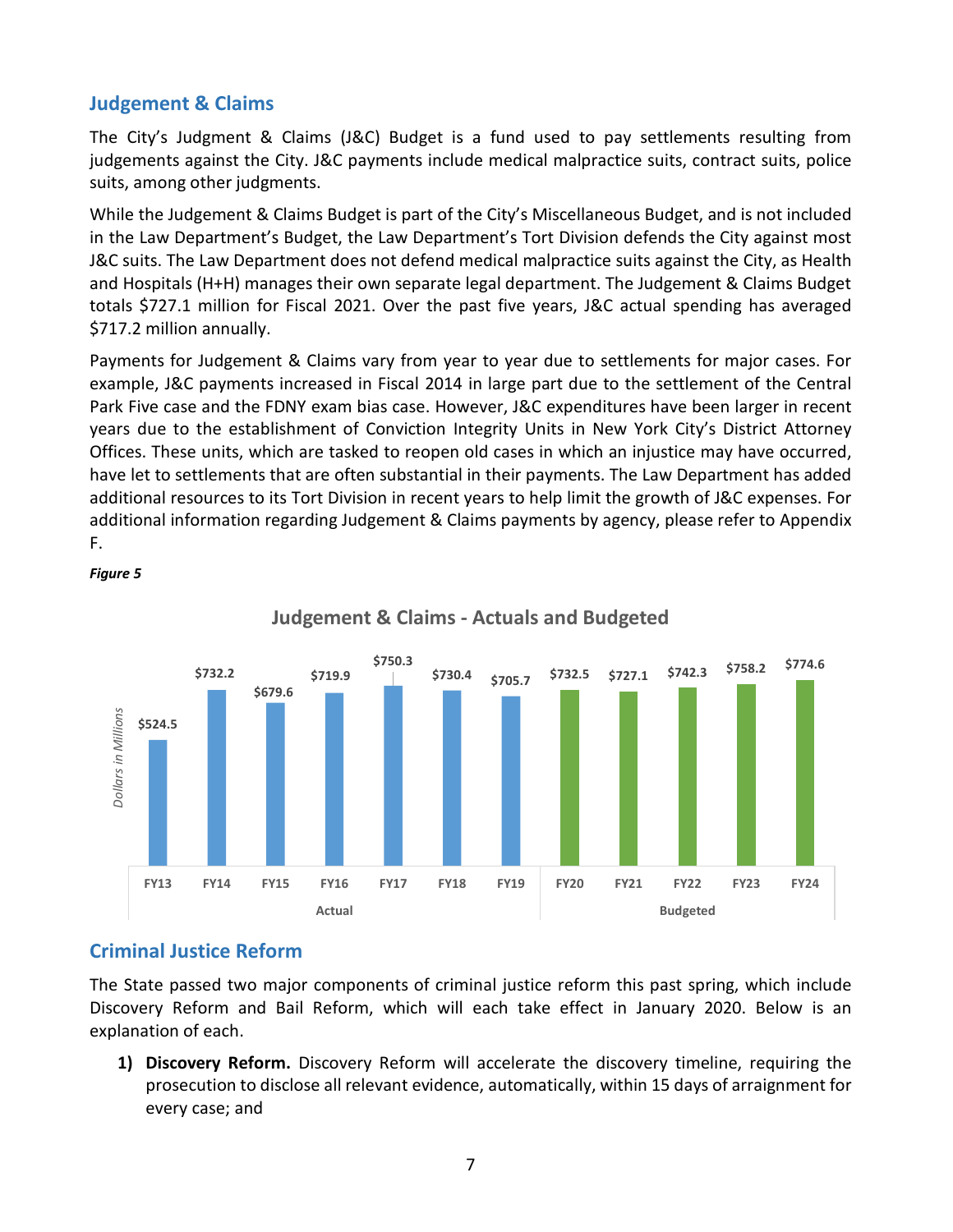2) **Bail Reform.** Bail Reform will eliminate money bail and pretrial detention in almost all misdemeanor and nonviolent felony cases.

This legislation was passed without State funding, consequently, the City had to make investments to support the implementation of the State mandated criminal justice reforms. These reforms represent over half of the Department's new needs in the November 2019 Plan. This includes approximately \$75.3 million in PS and OTPS and 1,023 in additional headcount across seven different City Agencies including the District Attorneys (DA's) and Special Narcotics Prosecutor, the New York Police Department (NYPD), the Law Department, the Fire Department (FDNY), the Department of Mental Health and Hygiene (DOHMH), the Mayor's Office on Criminal Justice (MOCJ), and the public defense providers. The table below shows the various City Agencies impacted, the City investments made in FY20 and the outyears, as well as budgeted headcount.

|                           | 2020 State Criminal Justice Reform Implementation Across Agencies |       |              |       |              |       |              |       |  |  |  |  |  |
|---------------------------|-------------------------------------------------------------------|-------|--------------|-------|--------------|-------|--------------|-------|--|--|--|--|--|
| <b>Agency</b>             | <b>FY20</b>                                                       | HС    | <b>FY21</b>  | HC    | <b>FY22</b>  | HС    | <b>FY23</b>  | HC    |  |  |  |  |  |
| <b>District Attorneys</b> | \$35,856,000                                                      | 729   | \$35,387,000 | 729   | \$35,164,000 | 729   | \$35,159,000 | 729   |  |  |  |  |  |
| <b>NYPD</b>               | 24,731,030                                                        | 250   | 20,696,460   | 250   | 20,451,515   | 250   | 20,478,938   | 250   |  |  |  |  |  |
| Law Department            | 328,438                                                           | 8     | 487,488      | 8     | 487,488      | 8     | 487,488      | 8     |  |  |  |  |  |
| <b>FDNY</b>               | 537,945                                                           | 9     | 856,780      | 10    | 726,780      | 9     | 616,780      | 8     |  |  |  |  |  |
| <b>DOHMH</b>              | 3,519,693                                                         | 27    | 2,897,224    | 27    | 2,840,442    | 27    | 2,320,907    | 20    |  |  |  |  |  |
| <b>MOCJ Contracts*</b>    | 786,000                                                           |       | 786,000      |       | 786,000      |       | 786,000      |       |  |  |  |  |  |
| Public Defenders*         | 9,518,000                                                         |       | 9,375,000    |       | 9,431,000    |       | 9,524,000    |       |  |  |  |  |  |
| <b>TOTAL</b>              | \$75,277,106                                                      | 1,023 | \$70,485,952 | 1,024 | \$69,887,225 | 1,023 | \$69,373,113 | 1,015 |  |  |  |  |  |

\*Contracted headcount is not reflected in the Financial Plan

#### <span id="page-9-0"></span>**Financial Plan Actions**

#### **New Needs**

Since Adoption of the Fiscal 2020 Adopted Budget, the Law Department includes \$22.5 million in Fiscal 2020 and baselines \$1.7 million beginning in Fiscal 2021. The following includes a breakdown of each new need added in the November 2019 Plan and the Fiscal 2021 Preliminary Plan.

- **Criminal Justice Reform Implementation.** In the November 2019 Plan, the Law Department added \$328,438 in Fiscal 2020 and baselines \$487,488 beginning in Fiscal 2021, and also baselines eight positions, for funding and headcount associated with the NY State's Criminal Justice Reform Act (CJRA) implementation. According to the Law Department, this funding increase is associated with "Discovery" reform, in which the prosecution must share evidence with the defense counsel within 15 days of arraignment for cases related to police witness civil lawsuits. Additionally, the funding would be needed to help with Fire Department (FDNY) cases associated with failure to comply with criminal summonses given by the FDNY.
- **Case Specific Needs.** The Fiscal 2021 Preliminary Plan includes \$16.3 million in new needs for Fiscal 2020. These include cases such as NYC vs. Gulino (\$3 million), NYC vs. Vulcan (\$1.7 million), and NYC vs. Hydro Project (\$2.5 million). Additionally, this funding includes \$9 million to cover costs associated with the NYCHA monitor, in an agreement with the Federal government and the NYC Law Department, where the Department would cover monitoring and management consultant costs related to a review of NYCHA operations and to engage in a non-conflict-of-interest law firm to investigate compliance with the whistleblower law.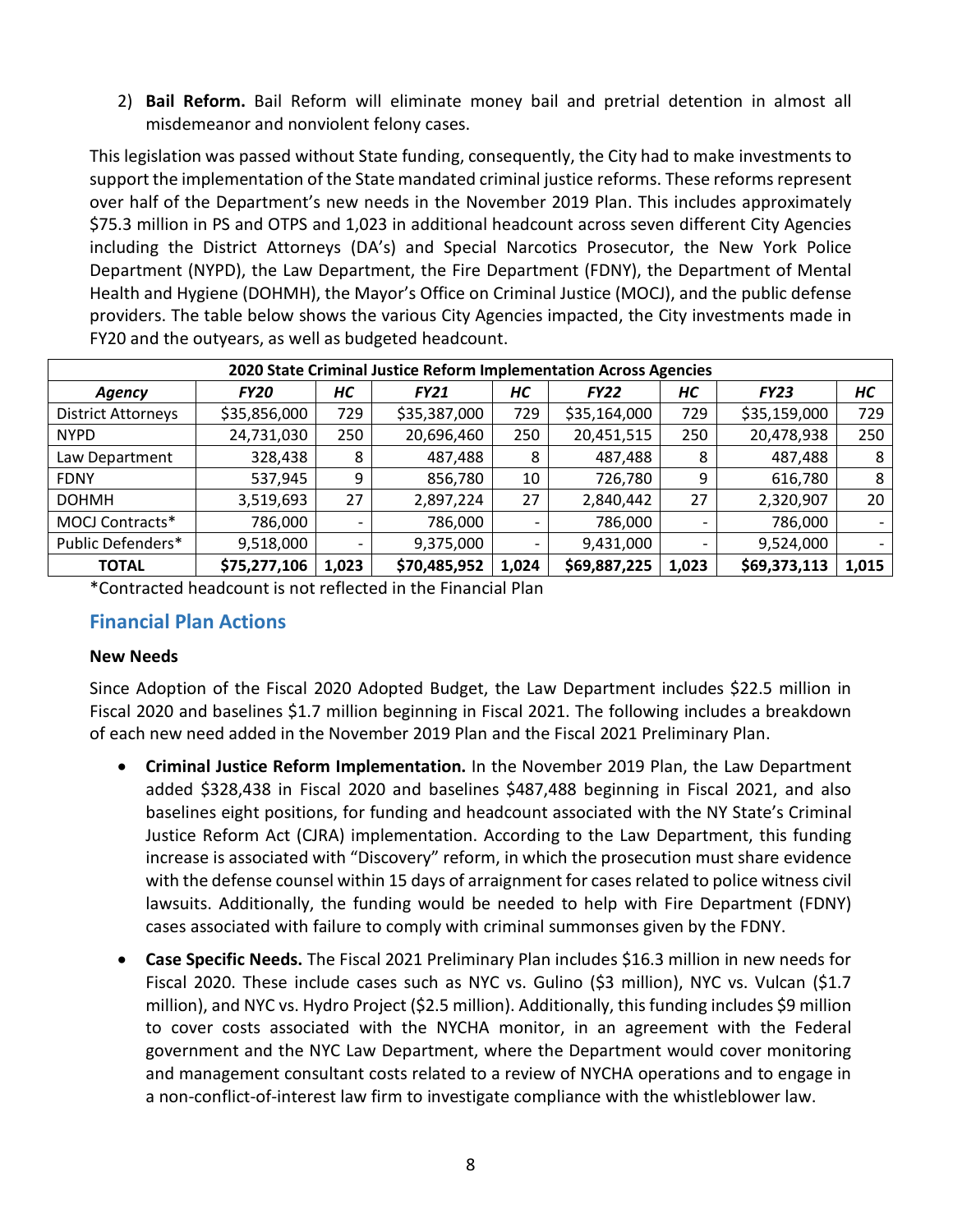- **Collection Agencies.** The Fiscal 2021 Preliminary Plan baselines \$1.2 million in new needs beginning in Fiscal 2020 to enhance the continued delivery of contractual services by outside collection firms (i.e. Leopold Gross, Linebarger, and Wilson Elser), which are retained to make collections for penalties, fines, and fees on behalf of numerous City agencies, including the Department of Social Services (DSS), the Environmental Control Board (ECB), the Department of Small Business Services (SBS), amongst others.
- **Gowanus Canal Remediation Trust.** The Fiscal 2021 Preliminary Plan includes \$4.7 million in new needs in Fiscal 2020 for the Gowanus Canal Remediation Trust. This funding will be used to address the design work of environmental consultants, pursuant to an Order issued in May 2014 by the US Environmental Protection Agency (EPA) for NYC and other entities to cooperate and participate in the clean-up of the Gowanus Canal.

#### **Citywide Savings**

Since Adoption of the Fiscal 2020 Budget, the Law Department has identified budgetary savings of \$15.8 million in Fiscal 2020 and \$84,000 in Fiscal 2021. These include the following.

- **Telecommunication Savings.** The Law Department will realize one-time budgetary savings of \$84,000 in Fiscal 2021 through savings from deactivated telecommunication services that the Department no longer uses or needs.
- Criminal Courts Revenue. The Law Department will generate one-time savings of \$6.9 million in Fiscal 2020 through revenue from one-time criminal court collections payments. According to the Law Department, criminal court collections made by the collection firms retained by the Department were not being reflected as paid in the Criminal Court's system (and eventually in County Clerk records) until the Law Department remitted payment to the Criminal Court to clear the fines for full payments. As such, the Criminal Court was holding checks for long periods of time. Pursuant to an agreement, the Law Department held these funds in escrow. The Office of Court Administration (OCA) built a new summons look-up tool that provides basic information about the status of fines and a copy of the summons, to which the Law Department and the collection firms have access. With this new tool, the Law Department now has the ability to mark summonses as paid, and credit the collected funds to a specific revenue structure identified by the Office of Management and Budget (OMB). Thus, the Criminal Court collections made over the past few years have now been moved from the Department's escrow account to this structure.
- **Enhanced Space Management.** Although not included as a savings in the Department's Citywide Savings Program, the Department will generate projected savings of \$4.2 million in Fiscal 2020 and \$1.2 million in Fiscal 2021. The Space Management Program is an initiative that was launched by the Department of Citywide Administrative Services (DCAS) in the Fiscal 2018 Preliminary and Executive Budgets. The program, which is managed by DCAS' Division of Asset Management, establishes a more thorough review process of all City agencies' present and future space requests, with the aim of using the spaces the City owns and rents in a more efficient and less costly manner.
- **Agency Phone Plan Review.** Although not included as a savings in the Department's Citywide Savings Program, the Department will generate projected savings of \$50,000 in Fiscal 2020 and \$101,000 in Fiscal 2021, as the Department of Information Technology and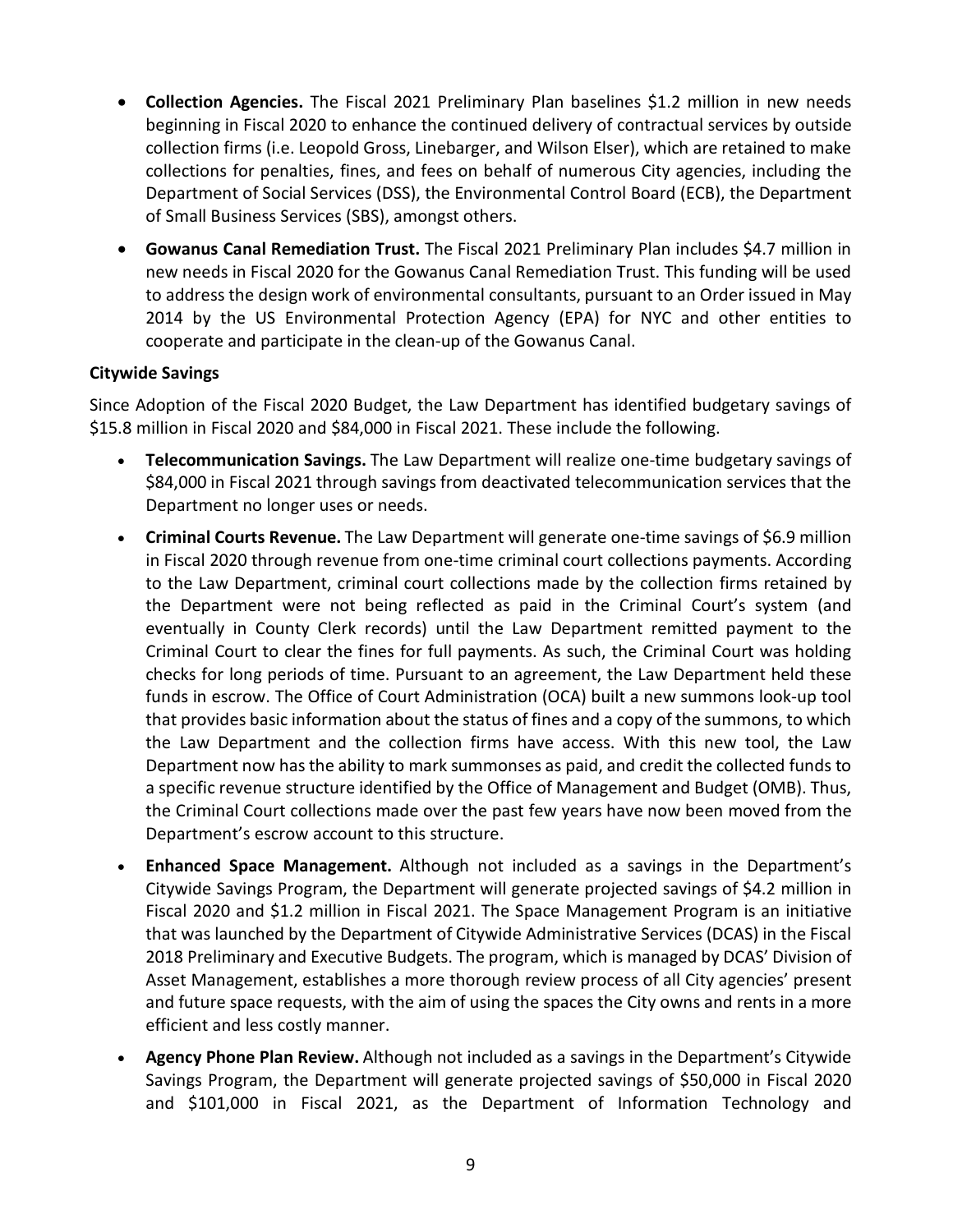Telecommunications (DoITT) telecommunications resource team continues to review City agency spending by service type in order to identify a more cost-effective provider options.

#### <span id="page-11-0"></span>**Budget Issues**

• **State Attorney General Suing City for Overpriced Taxi Medallions.** On February 20, 2020, the NY State Attorney General, Letitia James, filed a lawsuit against the City of New York for \$810 million for inflating the price of taxi medallions, which were marked as a sure-fire investment before ride-hailing apps upended the industry.<sup>[3](#page-11-4)</sup> The suit alleges that the City auctioned off medallions at artificially high prices during 2004 – 2017, and *"…continued to market the medallions at overhauled rates, even after internal reports raised warnings about inflated values"*. [4](#page-11-5) The Law Department will enter into litigation to defend the City from the suit of the State Attorney General. This will most likely have an impact on the Law Department's budget.

### <span id="page-11-1"></span>**Units of Appropriation**

The Law Department's operations are carried out by 16 legal divisions and 4 support units. However, the Department's budget is only broken out into two units of appropriation (U/As): Personal Services (PS) and Other Than Personal Services (OTPS). For the past several fiscal years, the Council has requested that the Law Department expand the number of U/As in its budget in order to improve the transparency of agency operations. The Law Department is not in favor of such a suggestion as they regularly transfer resources across divisions, many of which are very small, and the creation of additional U/As would make it difficult to do so.

#### <span id="page-11-2"></span>**Tort Division**

<span id="page-11-3"></span>The Tort Division is the Law Department's largest division, with a Fiscal 2021 budgeted headcount of 610 positions and a Personal Services Budget of \$53.2 million. The Division represents the City in all tort claims, and Health and Hospitals in all tort claims, with the exception of medical malpractice actions. The Division handles a caseload of approximately 8,000 new cases each year, with over 22,000 pending in State and Federal court.

<span id="page-11-5"></span><span id="page-11-4"></span> <sup>3</sup> NBC News, New York. *"State Attorney General Plans to Sue NYC Over Taxi Medallions".*  <https://www.nbcnewyork.com/news/local/state-attorney-general-plans-to-sue-nyc-over-taxi-medallions/2296481/>  $4$  Id.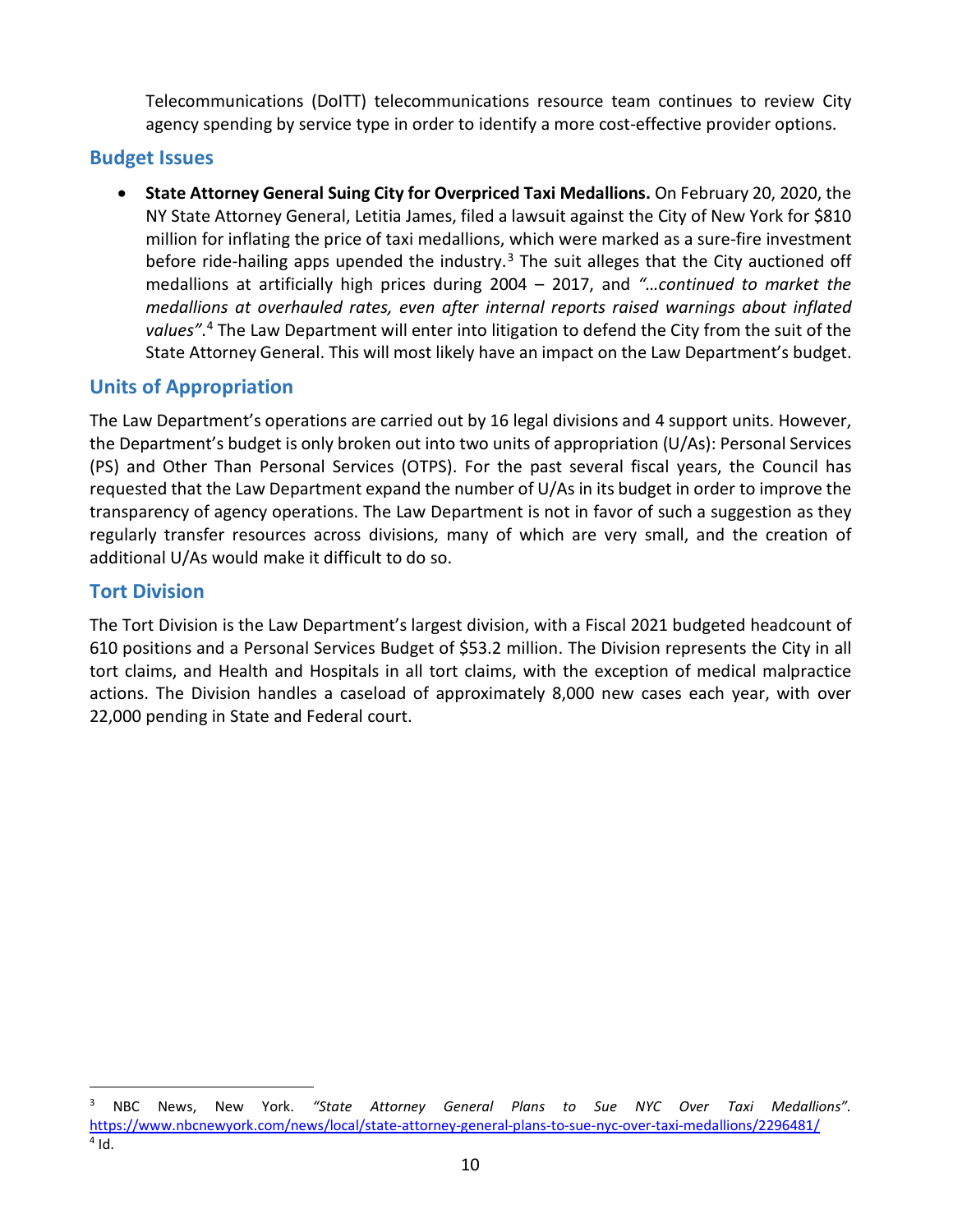#### **Tort Division Fiscal 2020 PMMR Indicators**





**Tort Division Performance**

Additional resources have been allocated to the Law Department's Tort Division in recent fiscal years to deal with the rise in cases pending against the City in State and Federal Courts, and to more aggressively defend the City against tort and contract claims in an effort to reduce Judgement & Claims payouts. For example, in the Fiscal 2017 Executive Plan, \$17.8 million was baselined to the Tort Division's budget to fund 144 new positions to carry out vertical case handling for certain lawsuits brought against the Police Department. Generally, the Law Department employs horizontal case management, in which cases are passed on to different specialized attorneys through different stages of a case (i.e. discovery, settlement, trial, etc). However, the vertical case handling unit manages a select number of important police cases from start to finish, which is intended to lead to higher successful outcomes and deter frivolous lawsuits.

According to the Preliminary Mayor's Management Report (PMMR), during the first four months of Fiscal 2020, cases commenced in State Court increased by one percent, while cases pending in State Court increased nearly five percent, which adversely impacted the Department's ability to devote resources to affirmative motion practices. As a result, the Department made five percent fewer motions to dismiss or for summary judgement than in the same period of Fiscal 2019. Additionally, the Special Federal Litigation Division's approach to motion practice and trials resulted in favorable verdicts, dismissals and discontinuances that were nearly one-fifth of all actions commenced in Federal Court in the first four months of Fiscal 2020. This approach resulted in a 13 percent decrease in City cases pending in Federal Court to 879 for the first four months of Fiscal 2020, compared to 1,006 for the same period in the previous fiscal year. These successful outcomes contributed to a 17 percent decrease in new Federal Court filings in the first four months of Fiscal 2020.<sup>[5](#page-12-0)</sup> For additional information regarding a complete list of the Tort Division's Fiscal 2020 PMMR indicators, please refer to Appendix G1.

<span id="page-12-0"></span>enties and the control of the control of the control of the control of the control of the control of the contr<br>
Fiscal and the control of the control of the control of the Preliminary Mayor's the Management of Report. [https://www1.nyc.gov/assets/operations/downloads/pdf/pmmr2020/2020\\_pmmr.pdf](https://www1.nyc.gov/assets/operations/downloads/pdf/pmmr2020/2020_pmmr.pdf)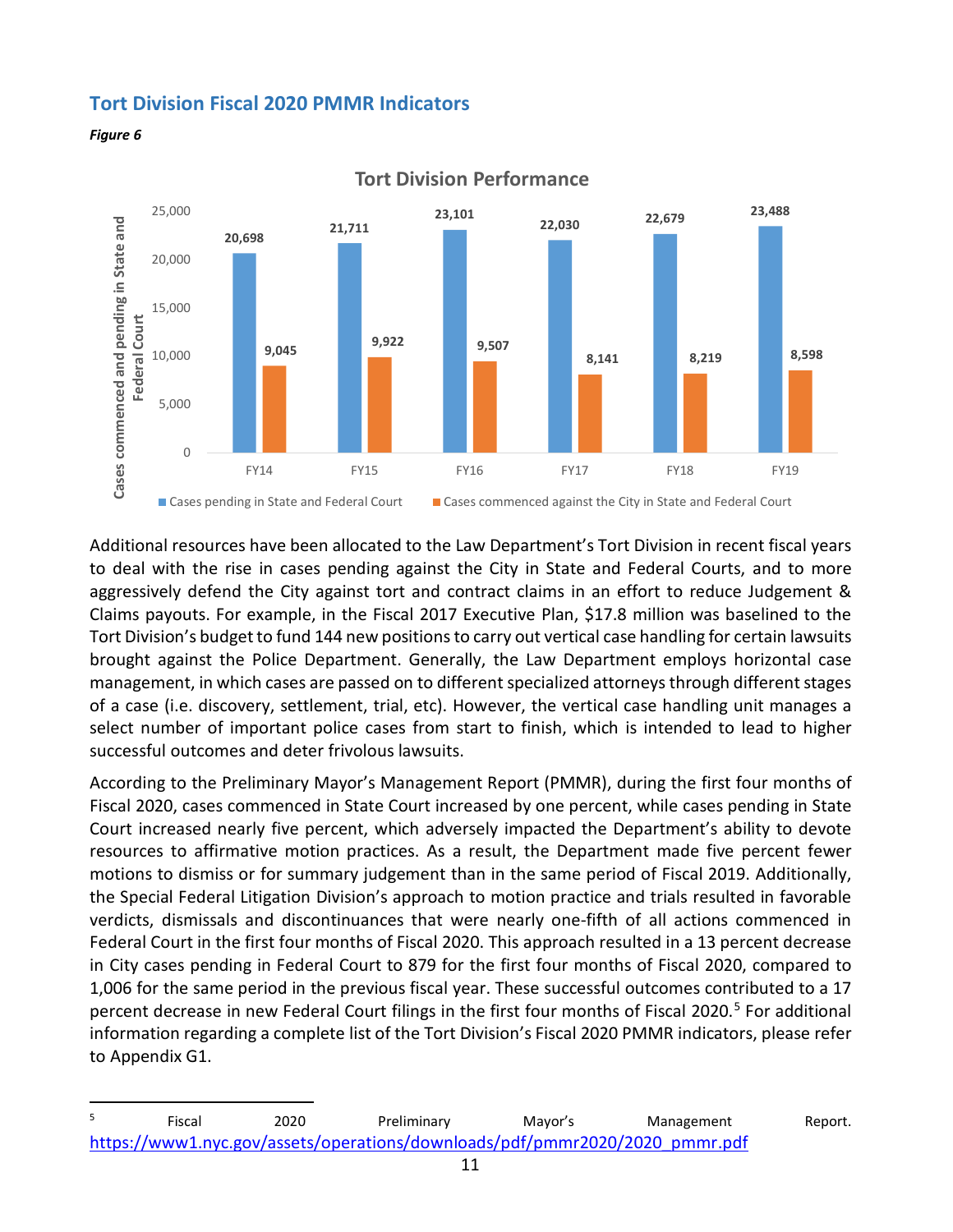### <span id="page-13-0"></span>**Family Court Division**

The Family Court Division is the Law Department's second largest division, with a Fiscal 2020 budgeted headcount of 359 positions and a Personal Services Budget of \$30.7 million. The Family Court Division is comprised of two units, which include the Interstate Child Support Unit and the Juvenile Delinquency Prosecution Unit. The Interstate Child Support Unit appears on behalf of out-of-state custodial parent petitioners who seek to establish paternity and obtain child support from New York City residents. In addition, a custodial parent who lives within New York City may seek the Unit's assistance in filing for child support from parents who live outside the State and the country. The Juvenile Delinquency Prosecution Unit investigates juvenile delinquency matters that are referred to the office and prosecutes the matters where appropriate. Juvenile delinquency matters involves youth ages 7 to 17<sup>[6](#page-13-2)</sup> who have been arrested for conduct that would constitute a crime if they were adults.

#### <span id="page-13-1"></span>**Raise the Age**

"Raise the Age" legislation was signed into New York State Law on April  $10^{th}$ , 2017. This legislation had the effect of trying 16- and 17-year-olds, who were being tried as adults, as juveniles statewide. In certain violent cases, specific 16- and 17-year-olds will continue to be tried as adults. This legislation went into effect for 16-year-olds as of October 2018, and went into effect for 17-year-olds in October 2019. This legislation has expanded the Law Department's workload by shifting cases that are currently tried in criminal court to the Law Department's Family Court Division. Costs to other agencies include the transfer of all juveniles off Rikers Island and establishing special youth Criminal Courts for the 16- and 17-year-olds that continue to be tried as adults.

In the Fiscal 2019 Executive Plan, the Administration added \$113.4 million and 806 new budgeted positions for the implementation of the first stage of Raise the Age in the Fiscal 2019 Budgets for the Law Department, Police Department (NYPD), Administration for Children's Services (ACS), Department of Correction (DOC), and the Department of Probation (DOP). Of this total, \$32.2 million and 254 positions were allocated to the Law Department's Fiscal 2019 Budget. While overall funding for the implementation of Raise the Age rises to \$145.8 million in Fiscal 2020, funding for the Law Department falls to \$29.3 million.

The New York State Fiscal 2021 Executive Budget includes \$250 million for Raise the Age implementation Statewide, which is an increase of \$50 million from the previous fiscal year. However, it is unclear how much of this funding will be allocated to New York City.

<span id="page-13-2"></span> $6$  It should be noted that the age of juvenile delinguency was raised from 16 years of age to 17 years of age on October 1, 2018, and subsequently increased from 17 years of age to 18 years of age on October 1, 2019.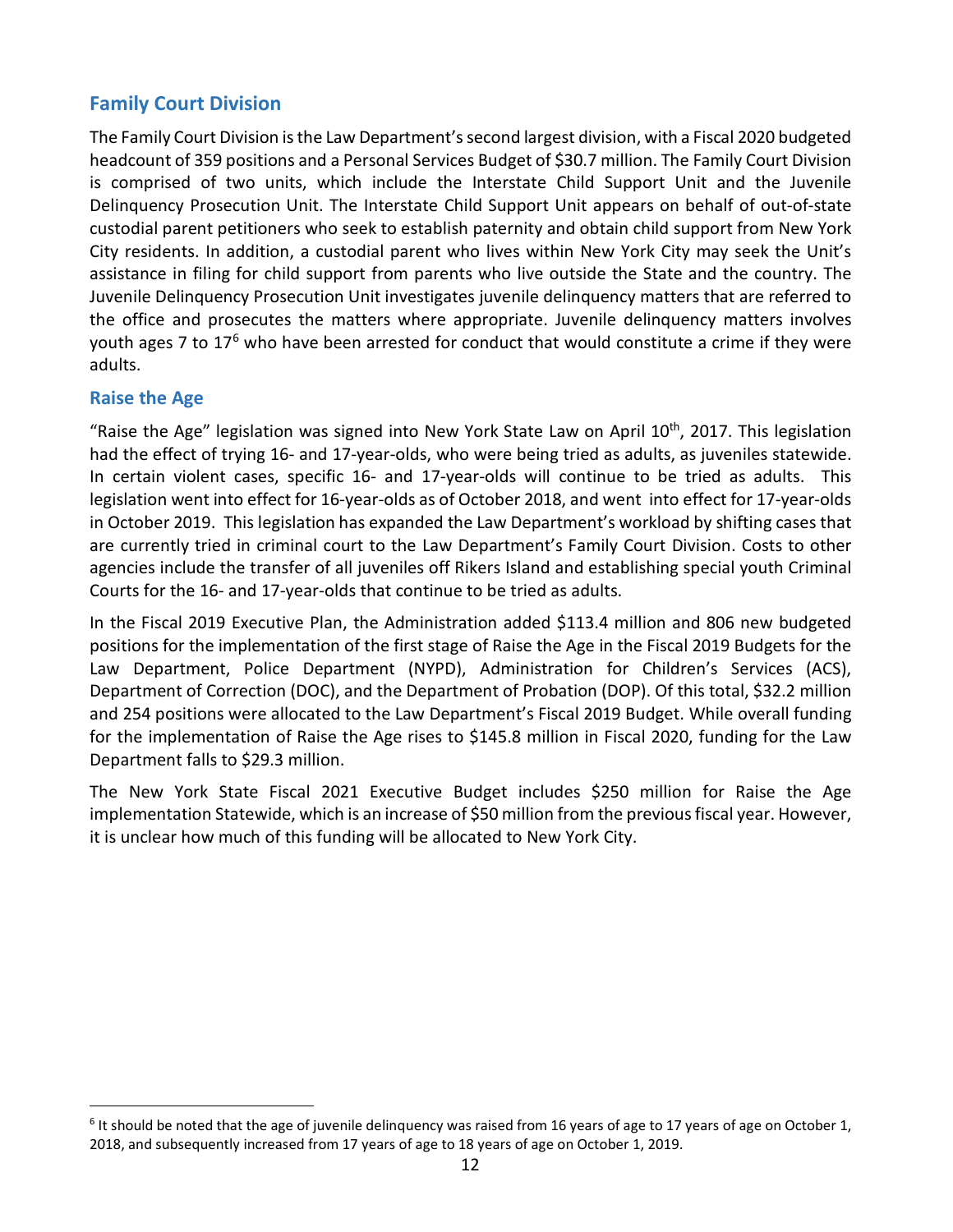#### <span id="page-14-0"></span>**Family Court Division Fiscal 2020 PMMR Indicators**





**Family Court Division Performance**

 $\blacksquare$  Families entitled to a support order that get a support order (%)

Figure 7 above highlights the Family Court Division's performance metrics over the past several fiscal years. The Juvenile Delinquency Prosecution Unit strives to increase the share of arrested juveniles that are successfully referred to a delinquency program without further incident. According to the PMMR, juveniles successfully referred to a diversion program with no new delinquency referral within a year increased nine percent to 88 percent in the first four months of Fiscal 2020, up from 79 percent in the same period during last fiscal year. Additionally, the percentage of families entitled to a support order, that receive a support order, decreased by eight percent to 64 percent during the first four months of Fiscal 2020, from the same period last fiscal year. This is primarily due to resource limitations related to the facilitation of support orders.<sup>[7](#page-14-1)</sup> For additional information regarding a list of the Family Court Division's Fiscal 2020 PMMR indicators, please refer to Appendix G2.

<span id="page-14-1"></span>The Community Community Communist Communist Communist Communist Communist Communist Communist Communist Communist<br>The Communist Communist Communist Communist Communist Communist Communist Communist Communist Communist Comm [https://www1.nyc.gov/assets/operations/downloads/pdf/pmmr2020/2020\\_pmmr.pdf](https://www1.nyc.gov/assets/operations/downloads/pdf/pmmr2020/2020_pmmr.pdf)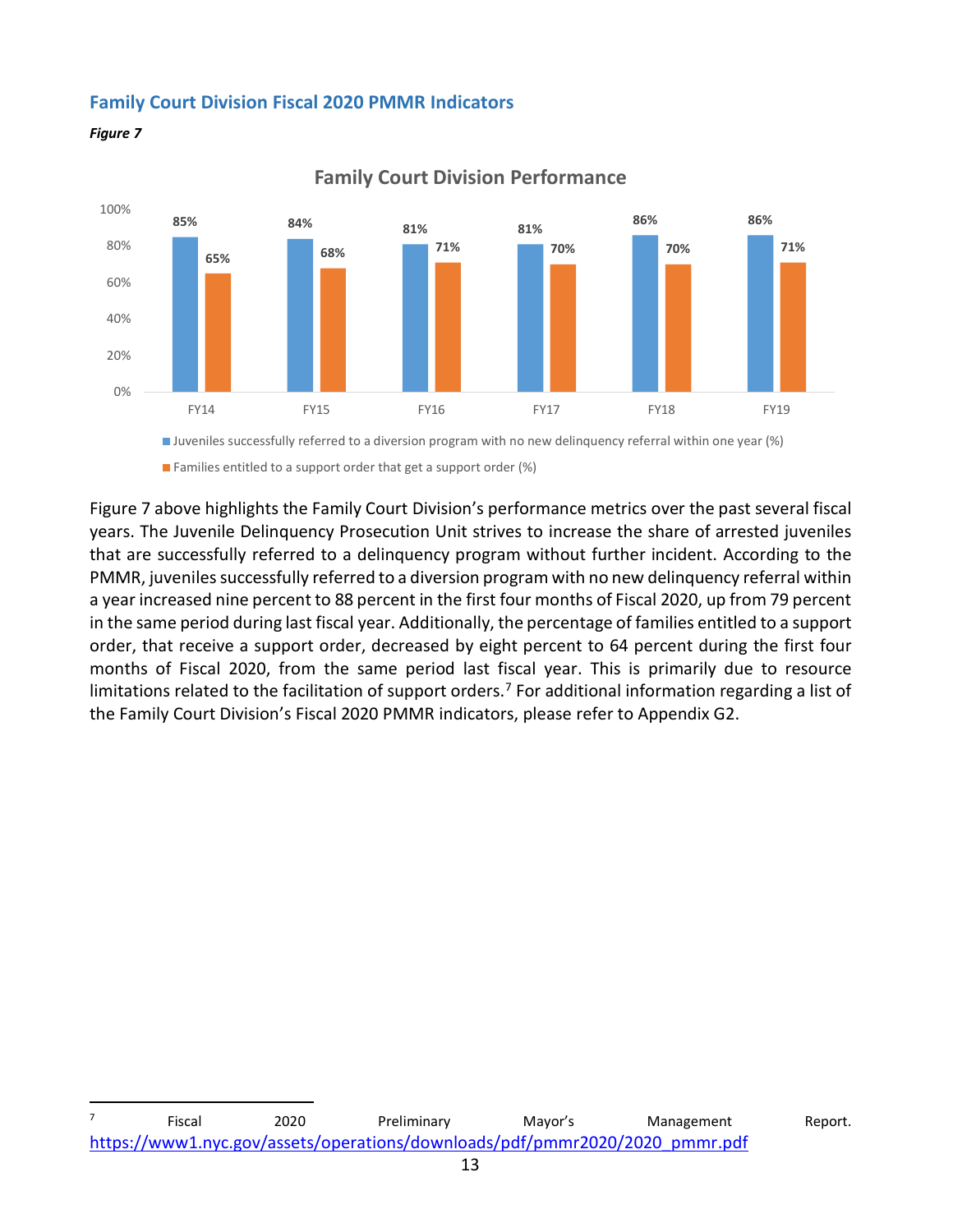# <span id="page-15-0"></span>**Appendices**

# <span id="page-15-1"></span>**A: Budget Actions in the November and the Preliminary Plans**

| <b>Dollars in Thousands</b>            |              | <b>FY20</b>     |              | <b>FY21</b> |                 |              |  |
|----------------------------------------|--------------|-----------------|--------------|-------------|-----------------|--------------|--|
|                                        | City         | <b>Non-City</b> | <b>Total</b> | City        | <b>Non-City</b> | <b>Total</b> |  |
| LAW Budget as of the Adopted FY20      |              |                 |              |             |                 |              |  |
| <b>Budget</b>                          | \$248,561    | \$8,368         | \$256,929    | \$243,129   | \$8,438         | \$251,567    |  |
| <b>New Needs</b>                       |              |                 |              |             |                 |              |  |
| Criminal Justice Reform                |              |                 |              |             |                 |              |  |
| Implementation                         | \$328        | \$0             | \$328        | \$487       | \$0             | \$487        |  |
| <b>Case Specific Needs</b>             | 16,280       | $\Omega$        | 16,280       | $\Omega$    | $\Omega$        | 0            |  |
| <b>Collection Agencies</b>             | 1,214        | 0               | 1,214        | 1,214       | $\mathbf 0$     | 1,214        |  |
| <b>Gowanus Canal Remediation Trust</b> | 4,733        | 0               | 4,733        | 0           | $\Omega$        | 0            |  |
| <b>Subtotal, New Needs</b>             | \$22,555     | \$0             | \$22,555     | \$1,701     | \$0             | \$1,701      |  |
| <b>Citywide Savings</b>                |              |                 |              |             |                 |              |  |
| <b>Telecommunication Savings</b>       | $\mathbf 0$  | 0               | $\mathbf 0$  | (84)        | 0               | (84)         |  |
| <b>Subtotal, Citywide Savings</b>      | $\mathbf{0}$ | $\mathbf{0}$    | $\mathbf{0}$ | (84)        | $\mathbf{0}$    | (84)         |  |
| <b>Other Adjustments</b>               |              |                 |              |             |                 |              |  |
| <b>Collective Bargaining</b>           | \$35         | \$6             | \$41         | \$51        | \$7             | \$58         |  |
| <b>Enhanced Space Management</b>       | (4, 187)     | 0               | (4, 187)     | (1,232)     | 0               | (1, 232)     |  |
| Lease Adjustment                       | 105          | 0               | 105          | 0           | 0               | ŋ            |  |
| Agency Phone Plan Review               | (50)         | $\Omega$        | (50)         | (101)       | 0               | (101)        |  |
| <b>Other City Adjustments</b>          | 515          | 0               | 515          | 552         | 0               | 552          |  |
| <b>Other Categorical Adjustments</b>   | 0            | 200             | 200          | 0           | $\Omega$        | 0            |  |
| Other Intra-City Adjustments           | $\Omega$     | 2,815           | 2,815        | $\Omega$    | 150             | 150          |  |
| <b>Subtotal, Other Adjustments</b>     | (\$3,582)    | \$3,021         | (\$561)      | (5730)      | \$157           | ( \$573)     |  |
| <b>TOTAL, All Changes</b>              | \$18,973     | \$3,021         | \$21,994     | \$887       | \$157           | \$1,044      |  |
| LAW Budget as of the Preliminary       |              |                 |              |             |                 |              |  |
| <b>FY21 Budget</b>                     | \$267,534    | \$11,389        | \$278,923    | \$244,018   | \$8,595         | \$252,613    |  |

### <span id="page-15-2"></span>**B: LAW Overall Headcount**

<span id="page-15-3"></span>

|                             | Actual      |             |             |             |             | <b>Budgeted - FY21 Prelim Plan</b> |             |             |             |             |             |
|-----------------------------|-------------|-------------|-------------|-------------|-------------|------------------------------------|-------------|-------------|-------------|-------------|-------------|
|                             | <b>FY14</b> | <b>FY15</b> | <b>FY16</b> | <b>FY17</b> | <b>FY18</b> | <b>FY19</b>                        | <b>FY20</b> | <b>FY21</b> | <b>FY22</b> | <b>FY23</b> | <b>FY24</b> |
| <b>Full-Time</b>            | 1.354       | 1.378       | 1.428       | 1.600       | 1.581       | 1.714                              | 1.916       | 1.914       | 1.914       | 1.914       | 1.914       |
| <b>Full-Time Equivalent</b> | 150         | 173         | 163         | 160         | 149         | 161                                | 111         | 111         | 111         | 111         | 111         |
| <b>Total</b>                | 1.504       | 1.551       | 1.591       | 1.760       | 1,730       | 1.875                              | 2.027       | 2.025       | 2,025       | 2.025       | 2.025       |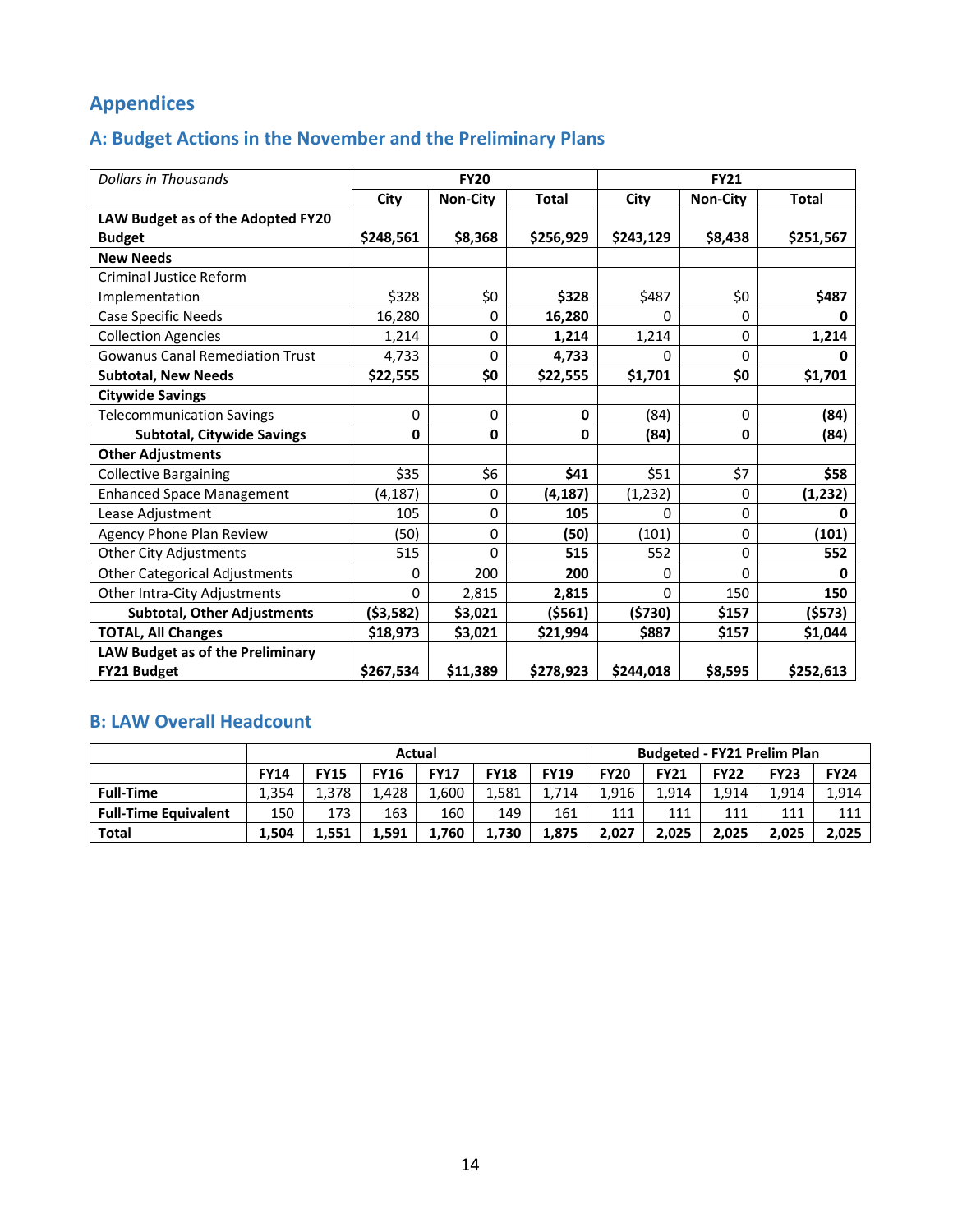### **C: LAW Fiscal 2020 Personal Services (PS) Chart**

| <b>Law Program Areas</b>         |                            |                           |
|----------------------------------|----------------------------|---------------------------|
| <b>Dollars in Thousands</b>      |                            |                           |
| <b>Program Area</b>              | <b>Fiscal 2021 Funding</b> | <b>Budgeted Headcount</b> |
| Administration Raise the Age     | \$594                      | 7 <sup>7</sup>            |
| <b>Administrative Services</b>   | 14,601                     | 74                        |
| Administrative Law               | 4,179                      | 41                        |
| Affirmative Litigation           | 2,867                      | 28                        |
| Appeals                          | 5,885                      | 57                        |
| <b>Commercial Litigation</b>     | 5,283                      | 53                        |
| <b>Contracting Department</b>    | 1,174                      | 9                         |
| <b>Contracts and Real Estate</b> | 246                        | 3                         |
| <b>Economic Development</b>      | 1,720                      | 15                        |
| <b>E-Discovery Department</b>    | 1,898                      | 11                        |
| <b>Environmental Law</b>         | 1,953                      | 18                        |
| Executive                        | 3,859                      | 31                        |
| <b>Family Court</b>              | 30,722                     | 359                       |
| <b>General Litigation</b>        | 3,254                      | 29                        |
| <b>Information Technology</b>    | 2,546                      | 27                        |
| IT Raise the Age                 | 340                        | $\overline{\mathbf{4}}$   |
| Labor and Employment Law         | 7,052                      | 77                        |
| Legal Counsel                    | 3,516                      | 31                        |
| <b>Litigation Support Unit</b>   | 2,764                      | 30                        |
| <b>Municipal Finance</b>         | 706                        | $\overline{7}$            |
| Office of Special Enforcement    | 1,179                      | 15                        |
| Operations                       | 4,549                      | 74                        |
| Special Federal Litigation       | 12,700                     | 136                       |
| Tax and Bankruptcy               | 5,839                      | 71                        |
| Tort                             | 53,185                     | 610                       |
| Workers' Compensation            | 5,808                      | 88                        |
| Other                            | 1,724                      | 9                         |
| <b>Total</b>                     | \$180,143                  | 1,914                     |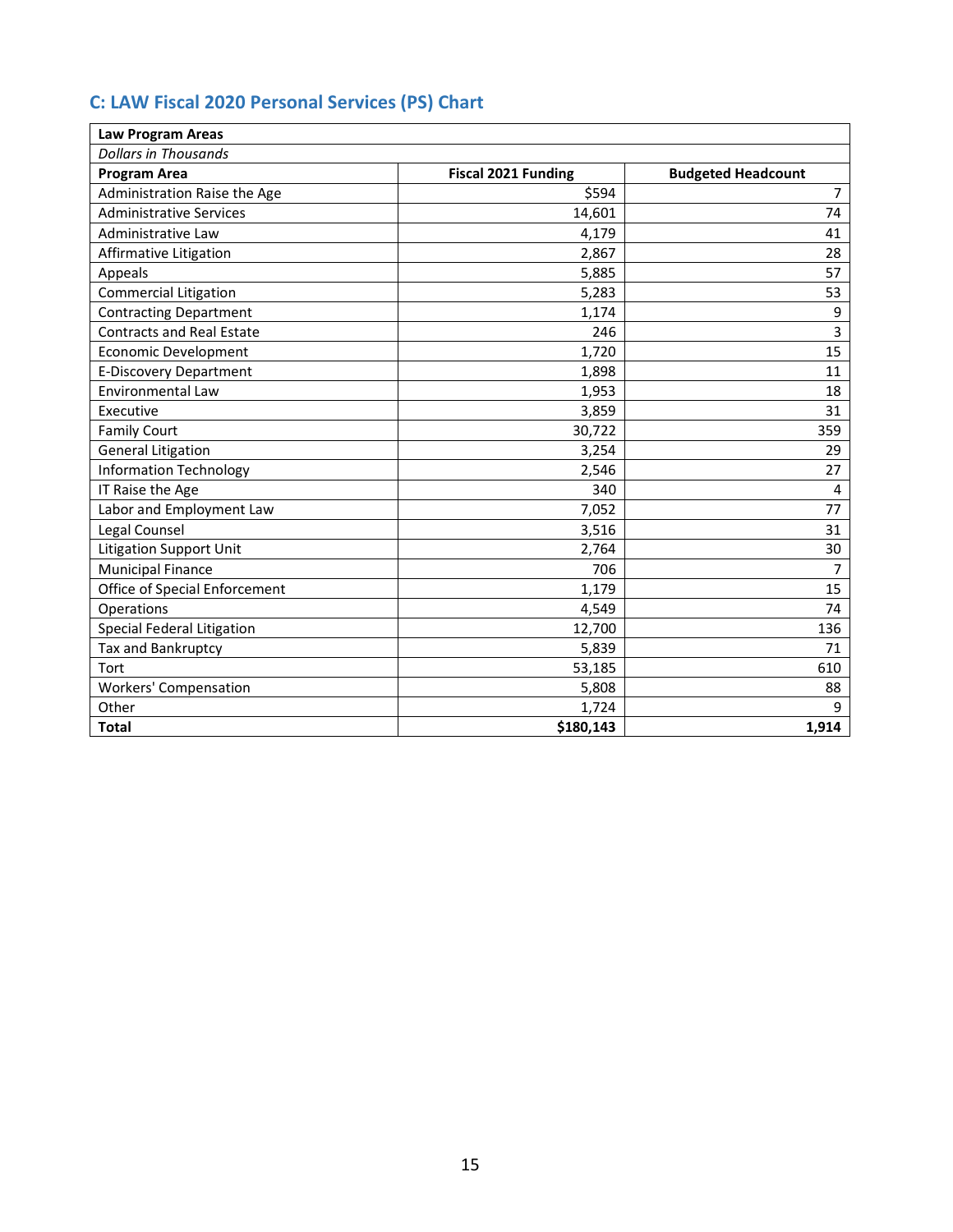# <span id="page-17-0"></span>**D: LAW Contract Budget**

#### **Law Department Fiscal 2021 Contract Budget**

| <b>Dollars in Thousands</b>                   |                     |                  |             |                  |  |  |  |  |  |  |  |
|-----------------------------------------------|---------------------|------------------|-------------|------------------|--|--|--|--|--|--|--|
|                                               |                     | <b>Number of</b> | <b>FY21</b> | Number of        |  |  |  |  |  |  |  |
| Category                                      | <b>FY20 Adopted</b> | <b>Contracts</b> | Preliminary | <b>Contracts</b> |  |  |  |  |  |  |  |
| <b>Contractual Services General</b>           | \$440               | 14               | \$440       | 14               |  |  |  |  |  |  |  |
| Maintenance & Repair General                  | 1,501               | 17               | 1,501       | 17               |  |  |  |  |  |  |  |
| Office Equipment Maintenance                  | 160                 | 9                | 160         | 9                |  |  |  |  |  |  |  |
| Data Processing Equipment                     | 701                 | 8                | 701         | 8                |  |  |  |  |  |  |  |
| <b>Security Services</b>                      | 225                 |                  | 225         |                  |  |  |  |  |  |  |  |
| <b>Temporary Services</b>                     | 5,093               | 15               | 5,093       | 15               |  |  |  |  |  |  |  |
| <b>Cleaning Services</b>                      | 15                  |                  | 15          |                  |  |  |  |  |  |  |  |
| <b>Transportation Expenditures</b>            | 50                  | 1                | 50          |                  |  |  |  |  |  |  |  |
| Training Program for City Employees           | 105                 | 24               | 105         | 24               |  |  |  |  |  |  |  |
| Professional Svcs. Accounting & Auditing      | 100                 |                  | 100         |                  |  |  |  |  |  |  |  |
| Professional Svcs. Legal Services             | 7,588               | 31               | 8,802       | 31               |  |  |  |  |  |  |  |
| Professional Svcs. Engineering & Architecture | 130                 | 28               | 130         | 28               |  |  |  |  |  |  |  |
| Professional Svcs. Other                      | 19,758              | 279              | 13,738      | 279              |  |  |  |  |  |  |  |
| Total                                         | \$35,866            | 429              | \$31,060    | 429              |  |  |  |  |  |  |  |

1

### <span id="page-17-1"></span>**E: LAW Miscellaneous Revenue**

| Law Department Miscellaneous Revenue - Fiscal 2021 Preliminary Plan |          |                |          |          |                |  |  |  |  |  |
|---------------------------------------------------------------------|----------|----------------|----------|----------|----------------|--|--|--|--|--|
| <b>Law Miscellaneous Revenue Sources</b>                            |          | <b>Actuals</b> |          |          | <b>Planned</b> |  |  |  |  |  |
| <b>Dollars in Thousands</b>                                         | 2017     | 2018           | 2019     | 2020     | 2021           |  |  |  |  |  |
| Adm. Code Violations                                                | \$657    | \$1,615        | \$648    | \$650    | \$650          |  |  |  |  |  |
| Sale of Streets                                                     | 8,051    | 1,363          | 275      | 275      | 275            |  |  |  |  |  |
| Affirmative R/E Litigation                                          | 668      | 272            | 14,605   | 250      | 250            |  |  |  |  |  |
| Affirmative Litigation                                              | 7,773    | 5,968          | 21,346   | 18,762   | 9,759          |  |  |  |  |  |
| Vending, Xerox, Subpoena Fees                                       | 77       | 41             | 84       | 75       | 75             |  |  |  |  |  |
| <b>Collection Agency Claims</b>                                     | 2,488    | 5,153          | 3,371    | 3,300    | 3,300          |  |  |  |  |  |
| <b>Worker Compensation</b>                                          | 8,757    | 8,103          | 8,071    | 7,000    | 7,000          |  |  |  |  |  |
| <b>Total</b>                                                        | \$28,471 | \$22,515       | \$48,400 | \$30,312 | \$21,309       |  |  |  |  |  |

# <span id="page-17-2"></span>**F: Judgement & Claims Detail**

| <b>Citywide Judgment and Claims Payouts</b> |           |                |           |           |                |                |           |  |  |  |
|---------------------------------------------|-----------|----------------|-----------|-----------|----------------|----------------|-----------|--|--|--|
| <b>Dollars in Thousands</b>                 |           |                |           |           |                |                |           |  |  |  |
|                                             |           | <b>Actuals</b> |           |           |                |                |           |  |  |  |
| Agency                                      | FY 2013   | FY 2014        | FY 2015   | FY 2016   | <b>FY 2017</b> | <b>FY 2018</b> | FY 2019   |  |  |  |
| Police                                      | \$156,600 | \$245,665      | \$274,279 | \$303,927 | \$328,385      | \$262,782      | \$237,505 |  |  |  |
| Fire                                        | 23,436    | 138,281        | 51,699    | 21,286    | 43,543         | 26,347         | 19,670    |  |  |  |
| $H+H$                                       | 124,066   | 131,692        | 127,142   | 131,882   | 118,936        | 122,329        | 130,994   |  |  |  |
| Transportation                              | 75,764    | 73,291         | 54,389    | 70,155    | 81,847         | 84,066         | 55,319    |  |  |  |
| Sanitation                                  | 34,544    | 41,107         | 34,149    | 50,468    | 58,957         | 81,259         | 73,370    |  |  |  |
| Education                                   | 37,680    | 34,871         | 42,442    | 44,952    | 45,799         | 40,772         | 46,077    |  |  |  |
| <b>Environmental Protection</b>             | 4,042     | 19,852         | 20,731    | 5,718     | 8,884          | 15,420         | 15,759    |  |  |  |
| Parks                                       | 30,923    | 19,266         | 15,096    | 12,253    | 14,712         | 20,118         | 29,931    |  |  |  |
| Corrections                                 | 12,127    | 18,522         | 42,284    | 44,326    | 36,173         | 41,650         | 45,728    |  |  |  |
| All Other Payments                          | 25,301    | 9,674          | 17,393    | 35,001    | 13,113         | 35,639         | 51,398    |  |  |  |
| <b>Total</b>                                | \$524,483 | \$732,221      | \$679,604 | \$719,968 | \$750,349      | \$730,382      | \$705,751 |  |  |  |